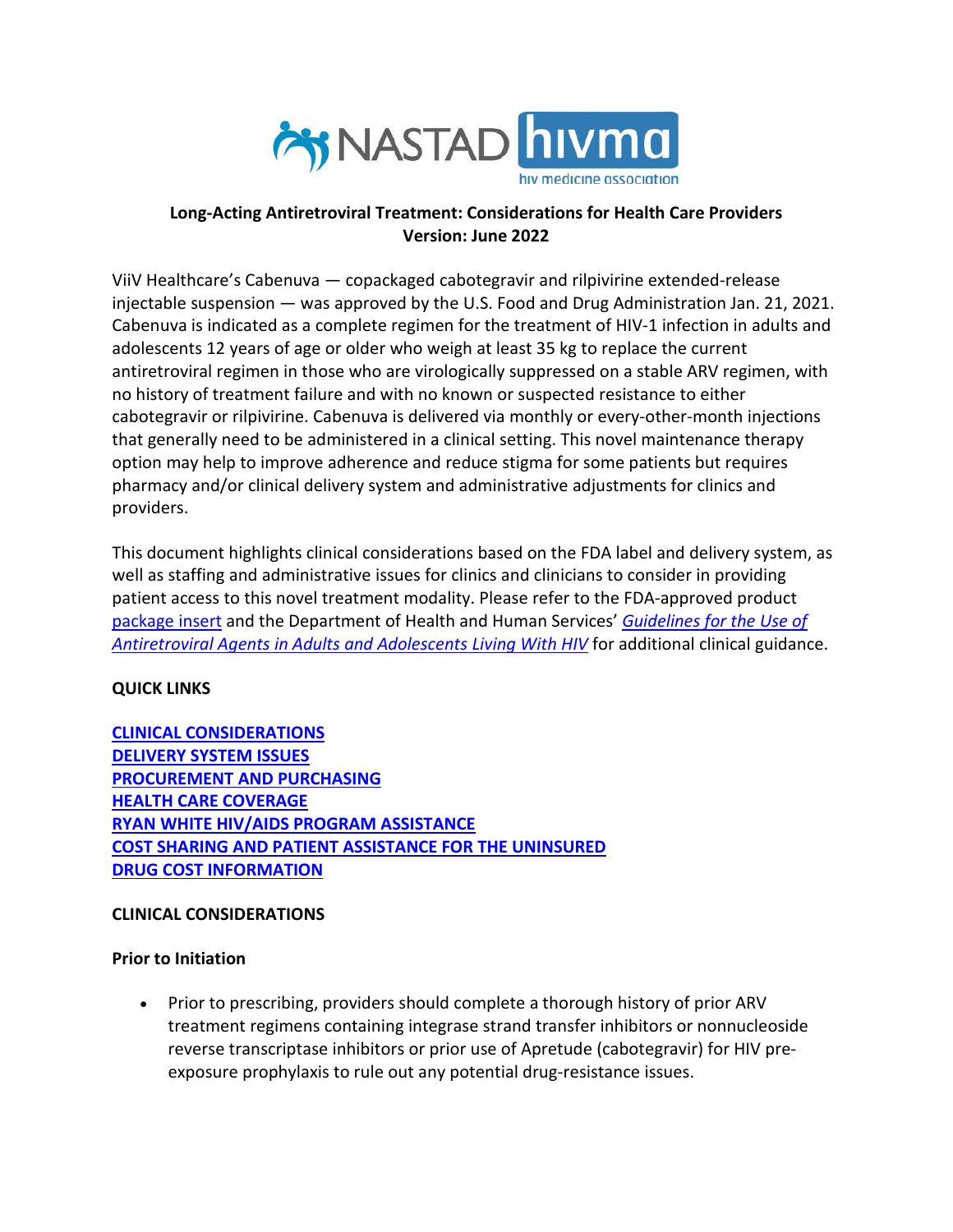• Cabenuva is FDA-approved for patients who are virally suppressed on a stable oral ARV regimen, with no history of treatment failure and with no known or suspected resistance to either cabotegravir or rilpivirine.

## **Treatment Initiation**

- A 30-day oral lead-in dose of Vocabria (cabotegravir) plus Edurant (rilpivirine) to assess for safety and tolerance before administering the long-acting formulations **is now optional**. Lead-in dosing supplies of Vocabria and Edurant are provided by ViiV Healthcare through a noncommercial dispensing pharmacy without cost to the patient, provider or payer.
- Cabenuva is approved for gluteal intramuscular use only. Cabotegravir and rilpivirine injections at separate ventrogluteal or dorsogluteal sites (on opposite sides or at least 2 cm apart) using the Z-track method is recommended and generally will require administration in a private space in a clinic or possibly a pharmacy or an infusion center (see manufacturer's directory of [Alternative Sites of Administration\)](https://www.viivconnect.com/injection-site-finder/).
- The Cabenuva initiation dose requires two 3-mL IM injections (one injection each of 600 mg cabotegravir and 900 mg rilpivirine).
	- $\circ$  If monthly dosing is planned, only one Cabenuva initiation dose is required.
	- o If every-2-month dosing is planned, two Cabenuva initiation doses given 1 month apart are required.
	- o The initiation dose should be given on the last day of the current oral antiretroviral or oral lead-in regimen. K1292191632

# **Maintenance Treatment**

- Continuation dosing using the same gluteal administration method described above involves either of the following:
	- o Monthly dosing: Two 2-mL gluteal IM injections (400 mg cabotegravir plus 600 mg rilpivirine) administered every month starting 1 month after the initiation dose; or
	- o Every-2-month dosing: Two 3-mL gluteal IM injections (600 mg cabotegravir plus 900 mg rilpivirine) administered every 2 months starting 2 months after the second initiation dose.

## **Interruptions in Injections – Planned and Unplanned**

- **Planned Interruptions:** If an interruption of injections is planned for more than 7 days, the oral daily bridging regimen of one Vocabria tablet plus one Edurant tablet daily may be started on the day of the next planned injection and may be taken in place of the injections for up to 2 months. If greater than 2 months, any other fully suppressive oral antiretroviral may be used until injections are resumed.
	- o **Monthly dosing schedule:** If receiving injections monthly, continuation dosing can resume on the final day of oral medications.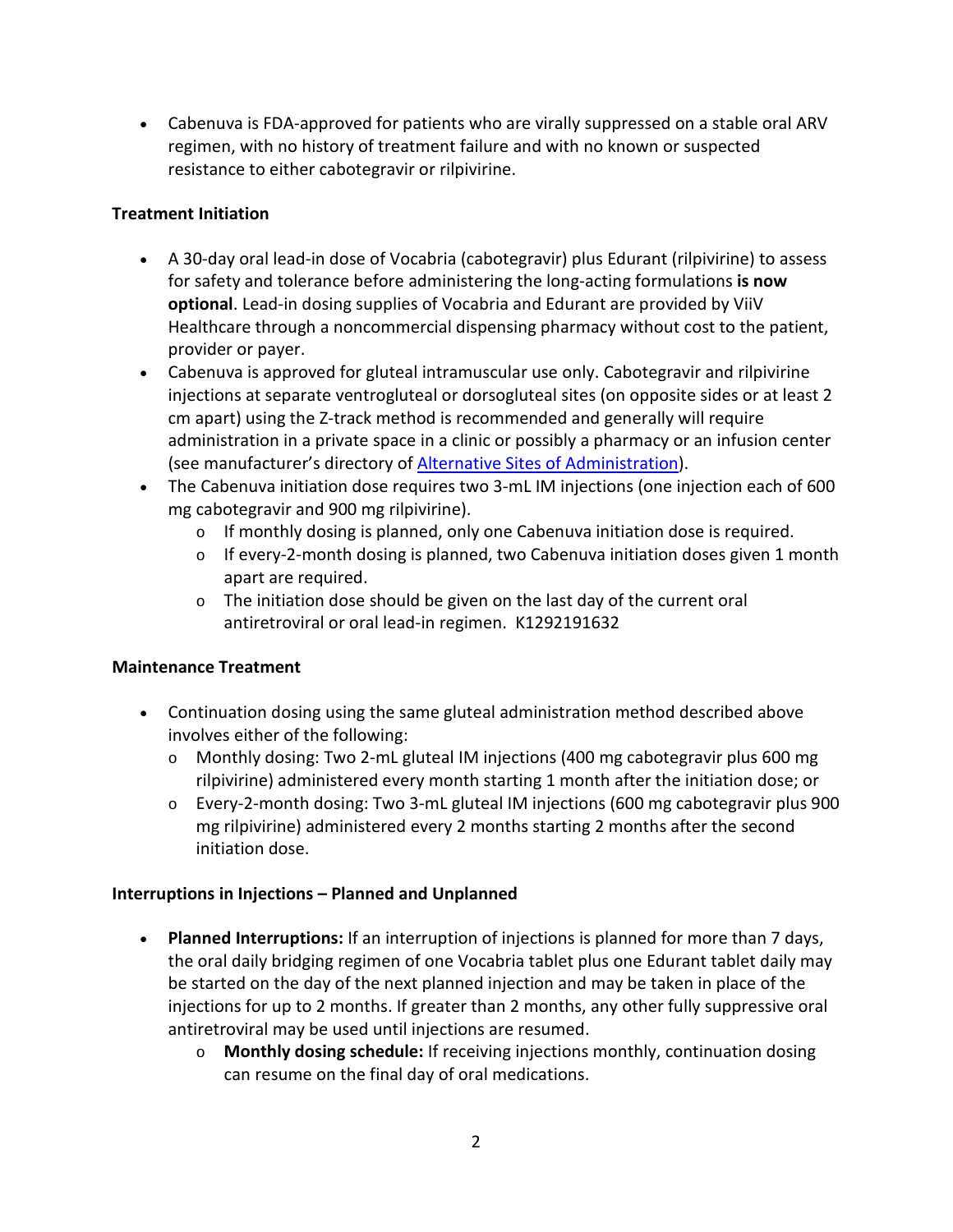- o **Every-2-month dosing schedule:** If receiving injections every other month and if an oral bridging regimen is taken for 1 month or less, continuation dosing every 2 months can be restarted on the final day of oral medications. If oral medication is taken for more than 1 month, initiation dosing should be restarted on the final day of oral medications.
- **Unplanned Interruptions:** 
	- o **Monthly dosing schedule:** If an unplanned interruption occurs without an oral bridging regimen for less than 2 months, resume continuation doses as soon as possible. If the interruption is for more than 2 months, initiation dosing should be restarted as soon as possible before resuming the continuation monthly dose.
	- o **Every-2-month dosing schedule:** If an unplanned interruption occurs without an oral bridging regimen for less than 3 months, resume continuation doses as soon as possible. If the interruption is for more than 3 months, initiation dosing monthly for 2 months should be given before resuming the continuation every other month dose.

#### **Switching From Monthly to Bimonthly Dosing**

• If switching from a monthly to an every-other-month dosing schedule, when the next monthly injection is due, administer 600 mg cabotegravir and 900 mg rilpivirine and continue injections every 2 months. When switching from an every-other-month to a monthly dosing schedule, when the next injection is due, administer 400 mg cabotegravir and 600 mg rilpivirine and continue monthly injections after that.

#### <span id="page-2-0"></span>**DELIVERY SYSTEM ISSUES**

- Cold-chain supply and storage (2°C to 8°C; 36°F to 46°F) will be required. Cabenuva will need to be brought to room temperature (removed from refrigerator for >15 minutes) for up to 6 hours. If not used within 6 hours, the medication must be discarded. Cabotegravir and rilpivirine can remain in syringes for up to 2 hours before injecting.
- Each Cabenuva package contains one vial each of cabotegravir and rilpivirine plus vial adaptors, syringes and 23-gauge needles. The packages measure 6.2 inches wide x 5.6 inches deep x 1.7 inches high. It is estimated that a 4.5-cubic-foot minifridge holds 24 boxes.
- State regulations or a clinic or institution's internal policies may determine who can administer injections. Nurses or other staff who may be able to administer the injection will require training.
- Clinics need to assess available clinic space and develop staffing plans to accommodate more frequent office visits for patients on Cabenuva.
- Workflow for Cabenuva prescribing, delivery, acceptance and storage needs to be set up at the clinic.
- More intensive patient reminder systems will likely be needed to ensure patients do not miss their administration appointments.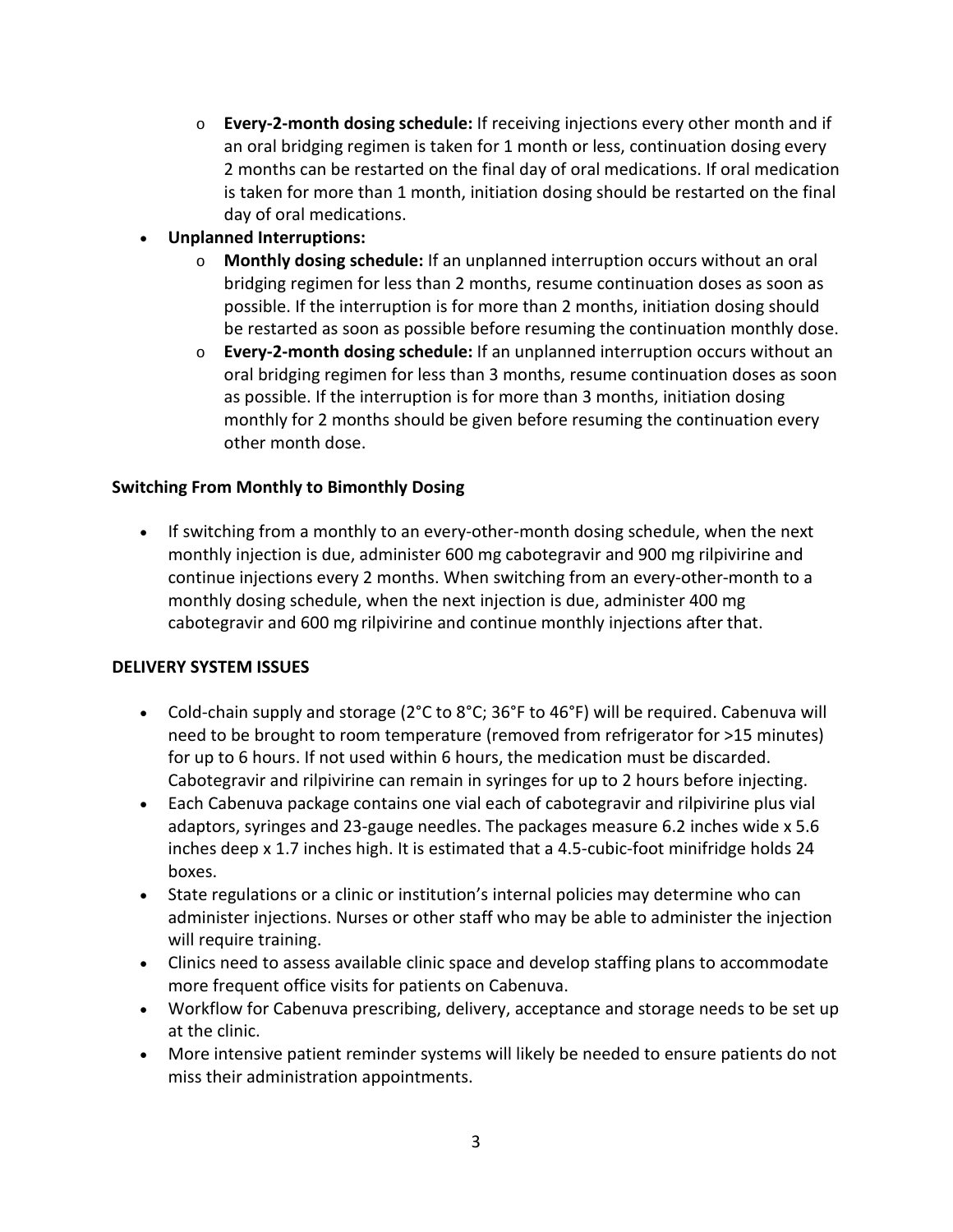• [Alternative Sites for Administration](https://www.viivconnect.com/injection-site-finder/) may be available through the [directory](https://www.viivconnect.com/injection-site-finder/) maintained by the manufacturer.

## <span id="page-3-0"></span>**PROCUREMENT AND PURCHASING**

- As a provider-administered drug with cold-chain requirements, Cabenuva is available under a limited distribution model. It is typically procured through one of the options below, and the method may be determined by the third-party payer.
	- o **Buy-and-bill**: Provider or clinic purchases the drug/biologic product from a wholesaler or distributor and bills the primary third-party payer. Provider or clinic assumes liability for the cost of the drug under this model. Buy-and-bill is typical of drugs or biologics covered as a medical benefit.
	- o **White bagging**: Provider submits prescription to specialty pharmacy; specialty pharmacy processes the claim and ships product to the provider for administration. White bagging may be typical of drugs or biologics covered as a pharmacy benefit. White bagging may also be an option for drugs or biologics covered as a medical benefit.
	- o **Clear bagging**: A health system's internal specialty pharmacy maintains inventory of Cabenuva, processes the claim when a prescription is received from a health system provider and then delivers the medication in time for the patient's administration appointment.
- Temperature-controlled storage is needed for Cabenuva.
- Separate buy-and-bill and white-bag inventories need to be maintained.
- Cabenuva is available from a variety of specialty pharmacies and specialty distributors.

Unlike for lead-in doses, for bridging doses, ViiV will only supply Vocabria for a planned missed dosage, and patients will need to fill a prescription for Edurant from their regular pharmacy or access it through the Johnson & Johnson Patient Assistance Foundation.

## <span id="page-3-1"></span>**HEALTH CARE COVERAGE**

## **Medical Vs. Pharmacy Benefit**

- Due to Cabenuva's administration in a clinical setting, most health insurers cover it as a medical benefit rather than as a pharmacy benefit like most HIV therapies.
- Some insurers may cover it as a pharmacy benefit, or as both a medical and pharmacy benefit. Clinics and other providers do not generally have influence over medical benefit versus pharmacy benefit determinations made by payers.
- Provider-administered drugs covered as a medical benefit may not appear on a plan's prescription drug list or formulary, but rather as a medical benefit drug policy.
- If not on the PDL, contact the health plan administrator to determine coverage and any utilization management requirements (e.g., prior authorization or clinical criteria).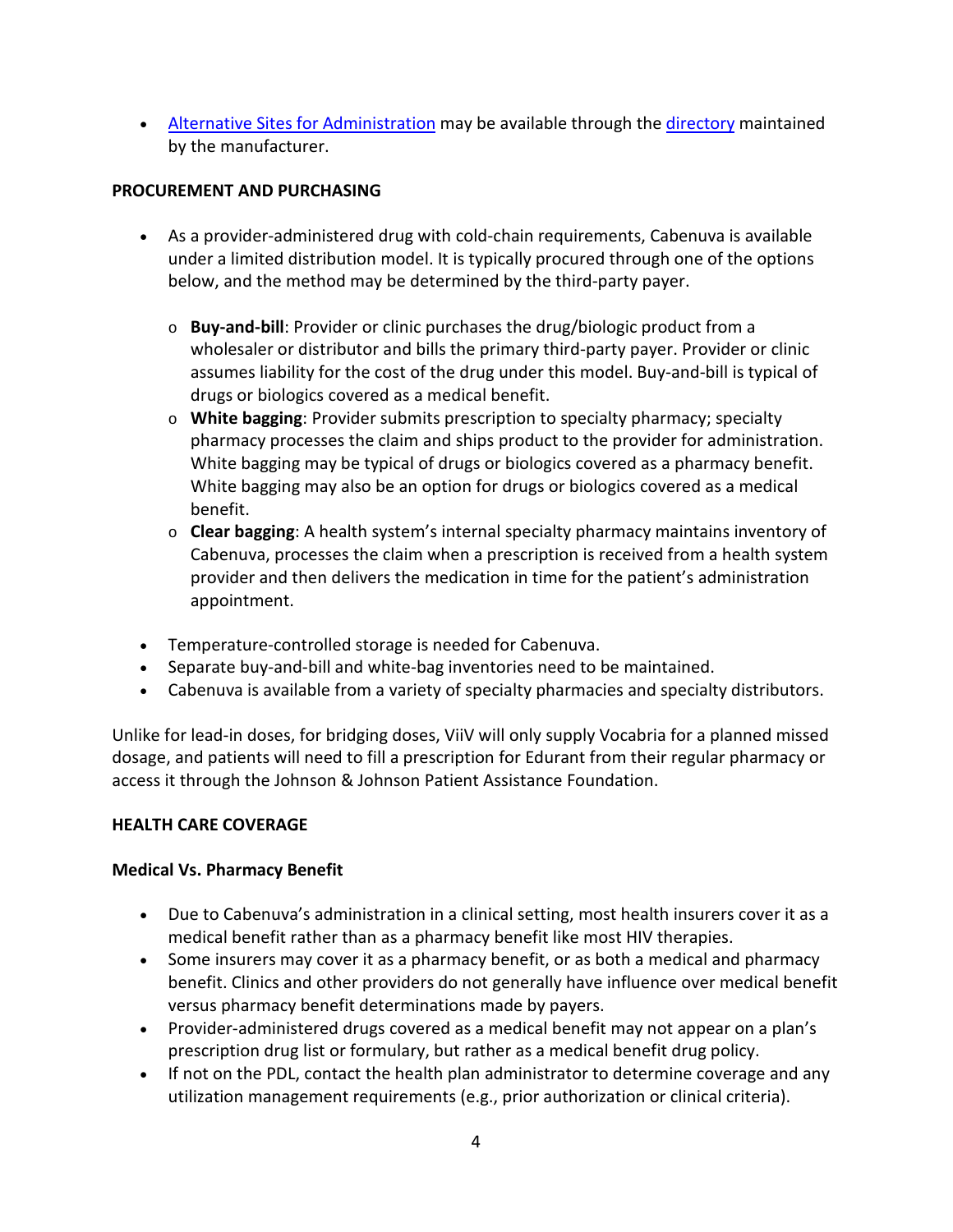• Consider contacting your regional ViiV field reimbursement manager with coverage issues or questions. See [Appendix](#page-6-0) for contact information.

## **Cost Sharing**

The cost-sharing requirement will depend on the payer and whether Cabenuva is covered as a medical or pharmacy benefit.

## Private Insurance

 $\circ$  Drugs covered as a medical benefit by individual, small group or large group commercial plans often require a flat coinsurance rate (e.g., 20% of the total cost of the medication), typically after the plan deductible requirement has been met.

## Medicare

o Under **Medicare,** Cabenuva is likely covered under Part B as a provider-administered drug. Under Medicare Part B, the beneficiary may be responsible for up to 20% of the medication cost after the deductible requirement has been met; lower cost sharing may be available through supplemental insurance coverage, for individuals dually eligible for Medicaid and Medicare or for those enrolled in the Qualified Medicare Beneficiary program. Some Medicare Advantage plans that include prescription drug coverage (Part D) may opt to cover it as a pharmacy benefit.

## Medicaid

o State **Medicaid programs** must cover Cabenuva, but cost-sharing and utilization management (e.g., prior authorization) requirements vary by state. Cost sharing is typically nominal. Medicaid programs typically cannot deny access to medications for a failure to pay but can hold Medicaid beneficiaries responsible for the fees.

# <span id="page-4-0"></span>**RYAN WHITE HIV/AIDS PROGRAM ASSISTANCE**

- Check with your state AIDS Drug Assistance Program regarding coverage of Cabenuva and the assistance that may be available. The National Alliance of State and Territorial AIDS Directors maintains a [directory](https://www.nastad.org/membership-directory) of ADAP staff.
- The HIV/AIDS Bureau issued [guidance](https://ryanwhite.hrsa.gov/sites/default/files/ryanwhite/grants/dcl-rwhap-adap-long-act-arv.pdf) in December 2019 recommending that ADAPs add long-acting ARV products to their formularies when they become available. HAB also has determined that the costs of ARV product administration and/or office visits directly associated with provider administration of ARVs are allowable costs under the ADAP service category. In addition, ADAPs may cover medical copayment associated with the administration of Cabenuva for patients with health insurance.
- Ryan White HIV/AIDS Programs may use the Outpatient/Ambulatory Health Services category to cover the costs associated with Cabenuva administration where the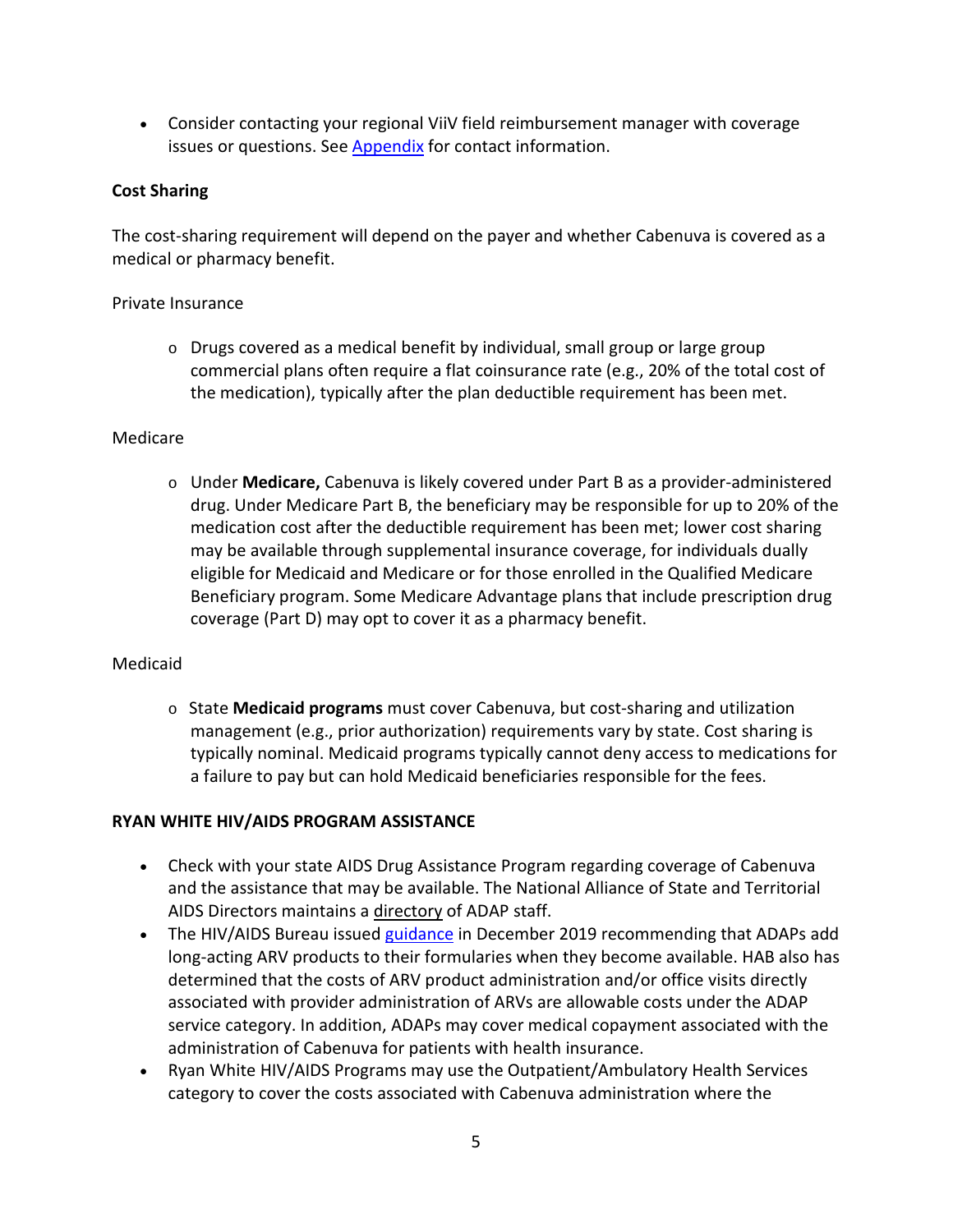program is the primary payer of services (including where the state ADAP provides the medication); the Health Insurance Premium and Cost-Sharing Assistance for Low-Income Individuals category may be used to cover any primary payer cost-sharing assistance requirements.

#### <span id="page-5-0"></span>**COST SHARING AND PATIENT ASSISTANCE FOR THE UNINSURED**

- ViiV Healthcare's [Cabenuva Savings Program](https://www.viivconnect.com/for-providers/viivconnect-programs/) offers up to \$13,000 in assistance every calendar year.
- The application of program savings will depend on whether white bagging via a specialty pharmacy or buy-and-bill mechanisms are used to procure Cabenuva.
- A Patient Assistance Program for Cabenuva is available for qualifying uninsured and underinsured patients via enrollment through [ViiVConnect.](https://www.viivconnect.com/) Patients must meet the following criteria:
	- o Reside in one of the 50 states, the District of Columbia or Puerto Rico, *and*
	- o Have a household income less than or equal to 500% of the federal poverty level based on household size; *and* not be eligible for Medicaid, ADAP or Puerto Rico's Government Health Plan (Mi Salud), *and either*:
	- o Have no prescription drug coverage, *or*
	- o Have a Medicare Part B, Medicare Part D or Medicare Advantage Plan, and have spent at least \$600 or more on out-of-pocket prescription expenses during the current calendar year, *or*
	- o Have a private insurance plan limited to generic-only coverage, outpatient use only or therapeutic class exclusion (noncoverage) of drug.

#### <span id="page-5-1"></span>**DRUG COST INFORMATION**

- The optional oral lead-in dosing regimen is being provided free of charge by ViiV.
- The wholesale acquisition<sup>[1](#page-5-2)</sup> cost price for the 6-mL Cabenuva dosing kit is \$6,088.50.
- The WAC price for the 4-mL Cabenuva dosing kit is \$4,059.00.

Acknowledgements: This document was reviewed by Wendy Armstrong, MD, Rajesh Gandhi, MD, Marwan Haddad, MD, MPH, and Kimberly Scarsi, PharmD, MS.

Please email questions or comments to Tim Horn with NASTAD at [thorn@nastad.org](mailto:thorn@nastad.org) or Andrea Weddle with HIVMA at [aweddle@hivma.org.](mailto:aweddle@hivma.org)

<span id="page-5-2"></span> $1$  The wholesale acquisition cost is the manufacturer's list price for the medication and does not take into account rebates or other discounts negotiated with third-party payers.